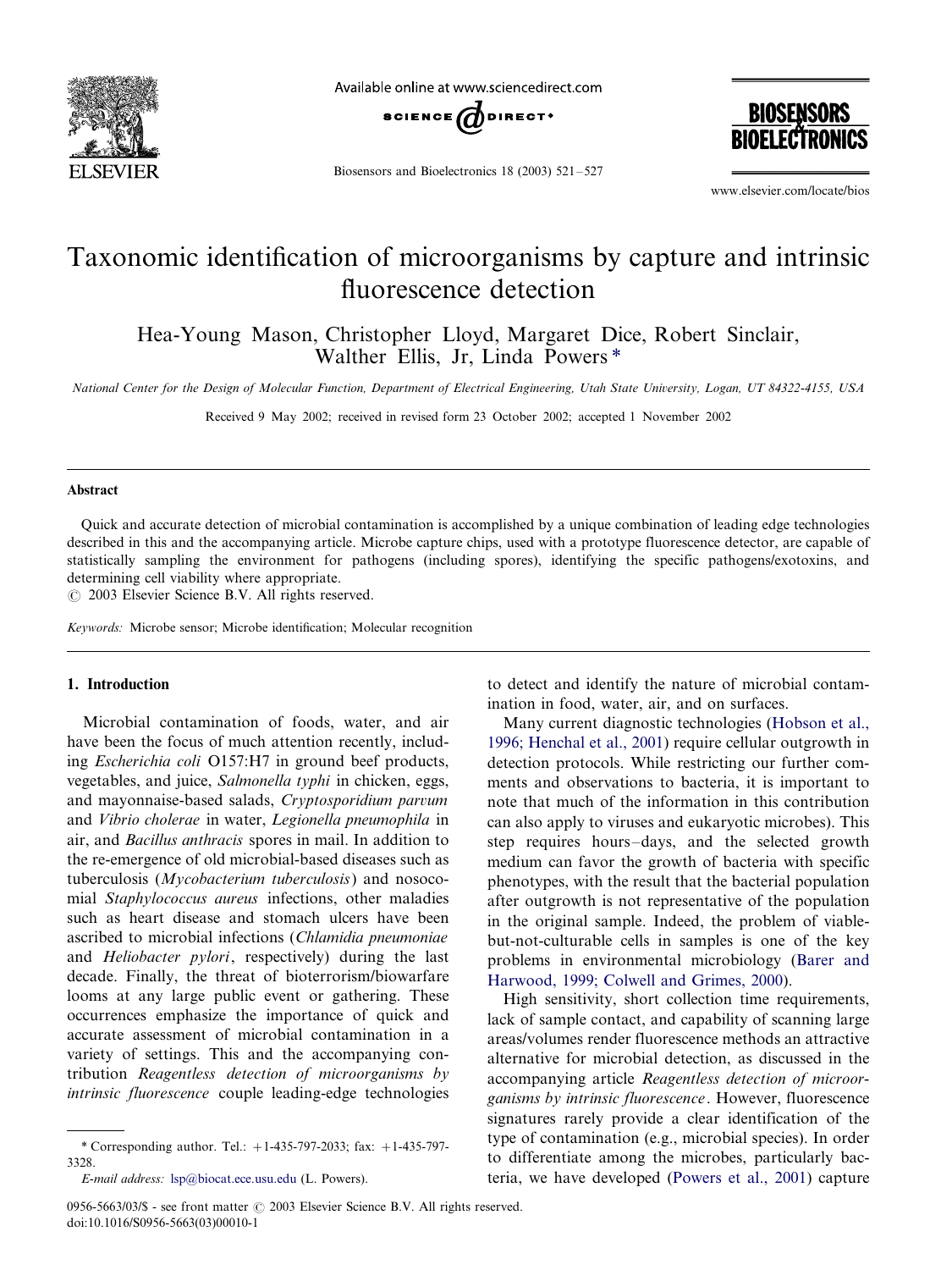<span id="page-1-0"></span>

| Table 1                                     |  |
|---------------------------------------------|--|
| Bacterial cell capture using tethered hemin |  |

| Pathogens and enterics (captured)        | Nonpathogens (not<br>captured) |                                            |
|------------------------------------------|--------------------------------|--------------------------------------------|
| Alcaligenes faecalis                     | Listeria monocyto-<br>genes    | Achromobacter cyclo-<br>lastes             |
| Alcaligenes denitrificans                | Mycobacterium<br>avium         | Bacillus globigii                          |
| <b>Bacillus</b> cereus                   | Neisseria gonor-<br>rhoeae     | Bacillus megaterium                        |
| Bordetella bronchtsepti-<br>ca           | Neisseria meningi-<br>tidis    | <b>Bacillus</b> subtilis                   |
| Bordetella pertussis                     | Pseudomonas aeru-<br>ginosa    | Bacillus stearothermo-<br>philus           |
| Brevundimonas diminuta                   | Pseudomonas auro-<br>faciens   | Bacillus thuringiensis                     |
| Campylobacter jejuni                     | Salmonella typhi               | Clostridium pasteuria-<br>num              |
| Chlamydia pneumoniae                     | Salmonella typhi-<br>murium    | Halobacterium sodo-<br>mense               |
| Ctostridium difficile                    | Serratia marescens             | Lactobacillus plantar-<br>$\iota$ <i>m</i> |
| Clostridium perfringens                  | Shigella flexneri              | Lactobacillus rhamno-<br><b>SUS</b>        |
| Corynebacterium<br>diphtheriae           | Staphylococcus<br>aureus       | Micrococcus luteus                         |
| Enterobacter aerogenes                   | Staphylococcus<br>pyogenes     | Pseudomonas<br>oleovorans                  |
| Escherichia coli (EIEC<br>strains)       | Vibrio cholerae                | Rhodospirillum rubrum                      |
| Escherichia coli (sero-<br>type 0157:H7) | Vibrio fluvialis               | Thiobacillus ferrooxi-<br>dans             |
| Haemophilus influenzae                   | Vibrio vulnificus              | Vibrio carchariae                          |
| Helicobacter pylori                      | Yersinia enterocoli-<br>tica   | Vibrio hollisae                            |
| Klebsiella pneumoniae                    | Yersinia pestis                |                                            |

technology that exploits small biomolecules, having molecular weights less than ca. 1500 Da, that recognize specific outer membrane components (e.g., receptor proteins, lipopolysaccharides).

## 2. Experimental

All reagents were of the best grade obtainable, and were used as received unless indicated otherwise. Water was distilled, deionized, and then redistilled prior to use.

### 2.1. Bacteria

Growth media were Difco or BBL products unless indicated otherwise. V. cholerae El Tor was a gift from Dr John Ezzell, and grown at 30  $\degree$ C in marine broth. All other bacterial strains were purchased from the ATCC (American Type Culture Collection). Bacillus subtilis, Bacillus thuringiensis, Bacillus globigii, Enterbacter aerogenes, Pseudomonas aeroginosa, and S. aureus were grown at 37  $\degree$ C in nutrient broth. *Lactobacillus*  plantarum was grown at 37  $\degree$ C in *Lactobacillus* MRS broth. Streptococcus pyogenes was grown at 37  $\degree$ C in trypticase soy broth. V. carchariae, V. fluvialis, V. *hollisae* and *V. vulnificus* were grown at 30  $\degree$ C in marine broth. Yersinia enterocolitica was grown at both 28 and  $37$  °C in brain infusion medium. All other species noted in Table 1 were grown at  $37 \text{ °C}$  in Luria–Bertani broth. All cells were grown past mid-log phase, centrifuged at  $3750 \times g$  for 5 min, then washed once with a minimal medium (see below). The pellet was centrifuged again (same conditions) and re-suspended in the minimal medium.

A defined, minimal medium having a negligible fluorescence background (provided that extremely pure reagents are used) can be prepared by the following method. In 1 l of water, add 0.5 g of NaCl, 1.0 g  $(NH_4)_2SO_4$ , 10 g Tris-Cl, 0.3 g MgSO<sub>4</sub>, 2 g glucose, 5 mg CaCl2, 10 ml of 20% glycerol, and 0.5 g alanine. In addition, 5 mg each of the following amino acids are added: cysteine, methionine, glycine, glutamic acid, serine, proline, and threonine. After adding trace amounts (ca. 1 mg each) of zinc sulfate, ferrous sulfate, and copper sulfate, the pH of the resulting solution is adjusted to 7.2, and it is then filter-sterilized. This medium maintains cell viability without giving the cells enough nutrients to enable them to begin to actively divide.

### 2.2. Tethered ligands

In order to capture an analyte of interest, we have used glass microscope slides as surfaces to which ligands believed useful in capturing cells or free proteins (soluble bacterial toxins) can be attached. Typically, the slides are first cleaned in a bath composed of 3:1 (v/v) fuming sulfuric acid and 35% hydrogen peroxide, followed by extensive rinsing with water. This must be done with great care, as this so-called 'piranha etch' solution is extremely corrosive. After baking at 110  $\degree$ C for 3 h, the slides are then treated with a  $2\%$  (v/v) solution of Ntrimethoxysilylpropyl-N,N,N-trimethylammonium chloride (50% in methanol; available from United Chemical Technologies, Inc.) in dry, HPLC-grade toluene for 45 min., followed by extensive rinsing with toluene and air-drying. Once this stage is reached, a variety of ligand attachment schemes, all involving incubations at room temperature, are possible. Hemin (ferriprotoporphyrin IX) can be covalently attached by overnight incubation of the silanized slides with a toluene solution saturated with the N-hydroxysuccinamide diester of hemin (Frontier Scientific, Logan, UT), followed by washing with toluene and a air-drying. Alternatively, the slides can be treated with a solution of 50% glutaraldehyde  $(v/v)$  in phosphate buffer (pH 8.0) for 30 min, rinsed with copious amounts of water, allowed to dry, and then a variety of amine-containing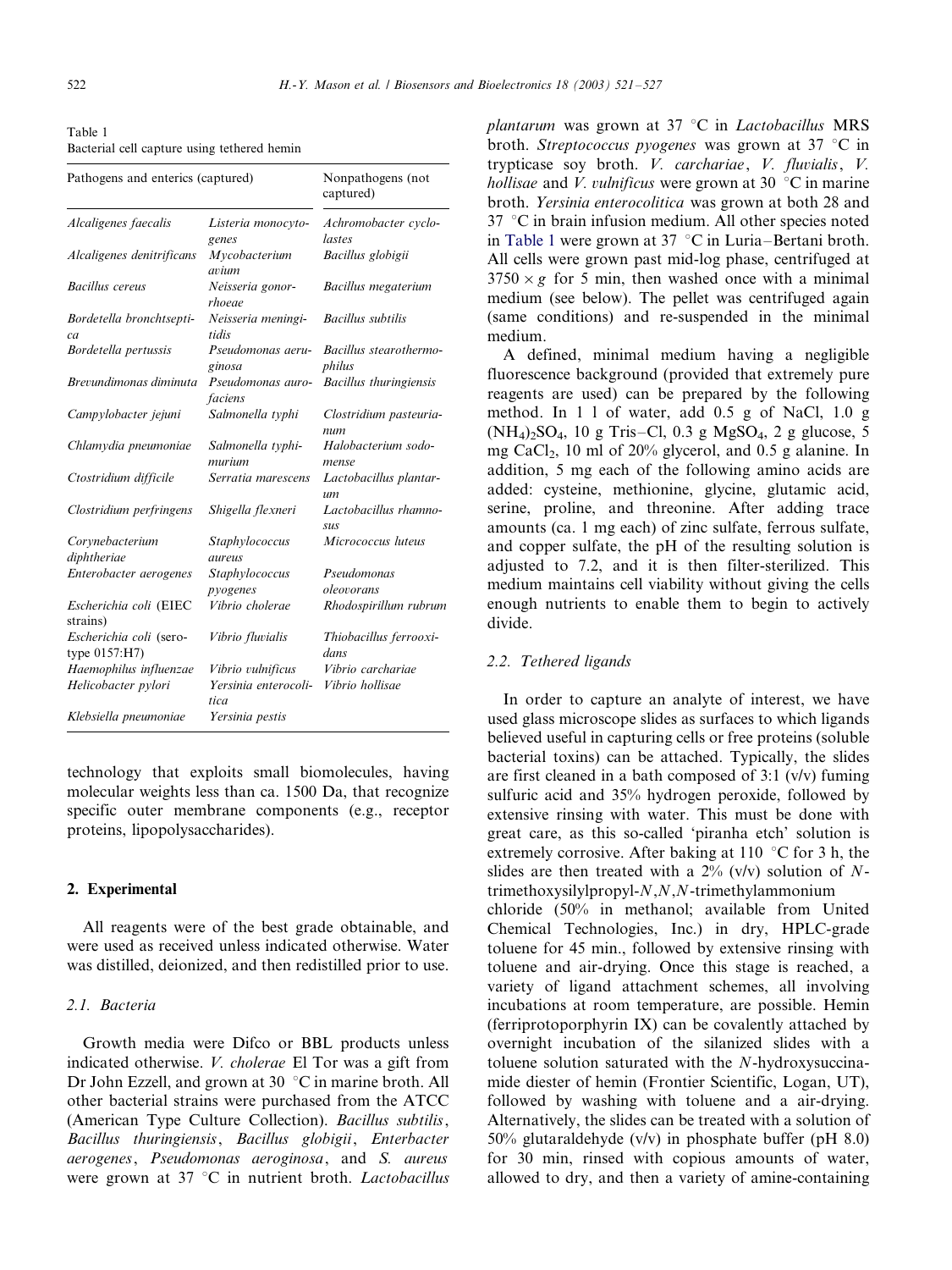ligands can be attached by overnight incubation. For example, an overnight incubation with a  $2\%$  (w/w) solution of desferrioxamine B, followed by a water rinse, and then a 2 min incubation with 10 mM ferrous sulfate (pH 7.0), another rinse with water and airdrying, produces slides containing the attached siderophore ferrioxamine B. A third alternative, illustrated in Fig. 1, involves the use of a coupling reagent (e.g., SMCC or DCC) to attach other types of ligands, including peptides and glycoconjugates. Ligand attachments to other surfaces are also feasible, including mylar film, glass beads, and magnetic beads.

## 2.3. Cell-capture protocol

All bacteria reported in this paper were captured from aqueous solutions using the following protocol, A specific culture was grown out to a density of ca.  $10^{11}$ cells per ml, quantitated using a Petroff-Hauser counting chamber and a Zeiss microscope, and then diluted to obtain desired concentrations. Typically, 20 ml of cell suspension was applied to a ca. 1 cm diameter spot on a glass slide, and allowed to stand for 10 min. The liquid was then rinsed off using 5 ml of phosphate-buffered saline solution (pH 7.2) containing 0.3% Tween-20. Adhering cells were then detected by intrinsic cellular fluorescence, as described in the previous contribution, and additionally inspected by phase-contrast microscopy.

A sample pretreatment, using Novagen BugBuster and lysozyme, can be used to lyse bacterial cells, thereby making their soluble contents also available for sampling with a coated chip.

Fluorescence measurements reported herein were made using a prototype fluorescence detector, and focus on bacterial NADH/NADPH fluorescence ([Dalterio et](#page-5-0) [al., 1987; Duysens and Amesz, 1957; Powers, 1999\)](#page-5-0).

## 3. Results and discussion

The capture technology described below does not rely on antibodies, nor are auxiliary reagents, other than buffered solutions used in rinse steps, needed for cell detection. Three general approaches can be used in developing ligands, other than antibodies, for microbial cell capture; (1) use iron-containing reagents (e.g., hemin, ferric siderophores) that target bacterial membrane receptors used in iron acquisition, (2) exploit the recognition of outer-membrane antigens involved in adhesion to 'natural ligands' (extracellular matrix (ECM) proteins or portions thereof, host cell glycoconjugates, etc.), and (3) select small biomolecules in combinatorial biopanning protocols using carefully chosen microbial antigens as the targets. The first two approaches rely upon important bacterial virulence determinants ([Roth et al., 1995; Salyers and Whitt,](#page-6-0) [2001\)](#page-6-0).



Fig. 1. Attachment of a synthetic peptide to a glass surface.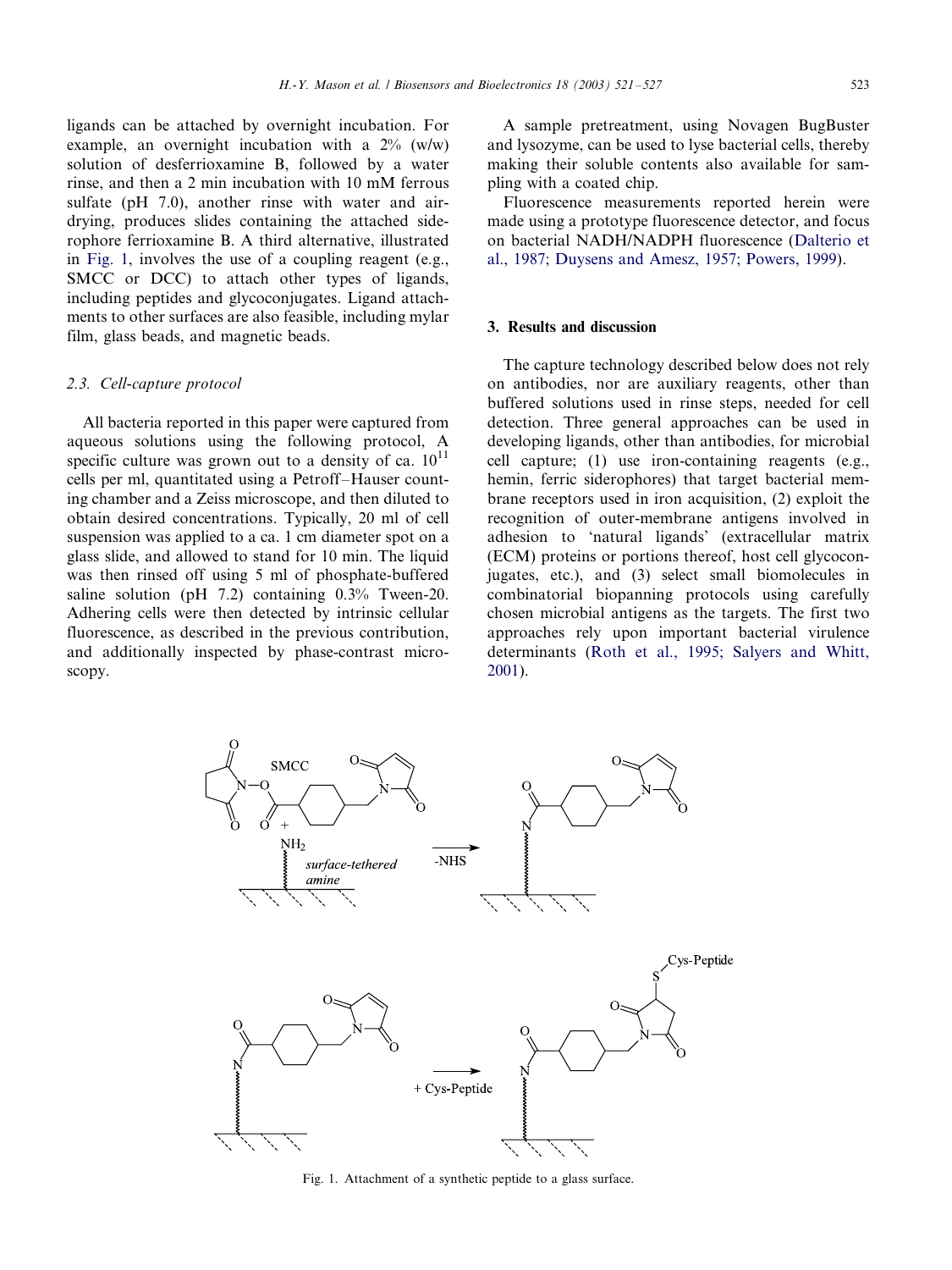

Fig. 2. Capture of live S. typhi using tethered hemin. RPN is reduced pyridine nucleotide (NADH, NADPH).



Fig. 3. Capture of E. aerogenes cells, using tethered hemin, from solutions containing large excesses of B. globigii. RPN is reduced pyridine nucleotide (NADH, NADPH).

#### 3.1. Bacterial receptors involved in iron uptake

With the possible exception of lactobacilli, all bacteria require iron for growth. Most iron in mammals is intracellular and stored as hemin (in hemoglobin and myoglobin), but iron is also contained in non-heme proteins. Extracellularly, iron is held by transferrin and lactoferrin, two high-affinity, iron-binding glycoproteins. Once a microorganism (other than a virus) colonizes a host, it must rely on the host for its source of critical nutrients, particularly iron. Hence, enteric and pathogenic bacteria typically have receptors for ironcontaining host proteins and 'free' hemin [\(Perry et al.,](#page-6-0) [1993; Izadi et al., 1997\)](#page-6-0), produce water-soluble iron chelating agents (siderophores) to strip nonheme ferric/ ferrous ions out of host proteins, and produce membrane receptors for these ferric siderophore complexes [\(Neilands, 1984; Winkelmann et al., 1987](#page-6-0)). Most pathogens use more than one strategy for iron acquisition. We have shown that hemin, chemically tethered to a surface by an organic linker, can be used to capture mammalian pathogens and enteric bacteria (i.e. bacteria that normally colonize the gastrointestinal tract) en masse from solutions [\(Table 1](#page-1-0)). Hemin-based ligand capture is demonstrated for S. typhi in Fig. 2 with a



Fig. 4. Capture of K. pneumoniae using a tethered ferric siderophore complex, ferrioxamine B. Two hundred cells in 20 ul were applied to a chip, followed by a 5 ml water rinse. 'Sonic' and 'Azide' refer to cells killed by sonication or addition of sodium azide, respectively.

sensitivity of  $\sim 10^2$  cells. Cells containing hemin receptors  $(E.$  *aerogenes*) are captured even when the sample is flooded with cells not displaying hemin receptors (B. globigii) as illustrated in Fig. 3. Note that the ligand sites on the illuminated surface have been saturated at all ratios.

Ferric siderophore complexes are excellent ligands for fluorescence-based cell detection because the ferric iron quenches the near-UV fluorescence of the siderophore itself. Fig. 4 illustrates the capture of Klebsiella pneumoniae, a food pathogen. Dead cells, produced by addition of sodium azide or sonication, are also captured as long as the cellular receptor for the ligand used as the 'bait' is intact. In favorable situations (i.e. when the sample matrix is not inordinately complex) the detection limit is  $20-50$  cells. While ferrioxamine B is not discriminatory in that it is recognized by many species of bacteria, there are a few instances when binding to a tethered siderophore complex can be used to infer more detailed information. These include alcaligin (Bordetella spp.), yersiniabactin (Yersinia spp.), and vibriobactin (*V. cholerae*). Interestingly, the tethered ferric vibriobactin complex is only recognized by *V. cholerae*; related vibrios, including *V. fluvialis*, V. vulnificus, V. carchariae, and V. hollisae, do not bind to surfaces coated with this siderophore complex.

A limiting condition for the satisfactory use of many siderophores and hemin as ligands in the capture of many bacterial species is the degree to which the cells are iron-starved. Cells taken from most infected body fluids and environmental samples will be iron-starved and thus have abundant outer-membrane receptors for ironcontaining ligands. However, many types of cells (e.g., V. cholerae) utilize biosynthetic pathways for various receptors that recognize iron-containing species (e.g., ferric siderophore complexes, hemin) that are strongly repressed by available iron. Hence, cells taken from rich growth media (i.e., some laboratory-derived cultures) may not bind well, owing to a paucity of the relevant receptor molecules in the outer envelope of the organism sought.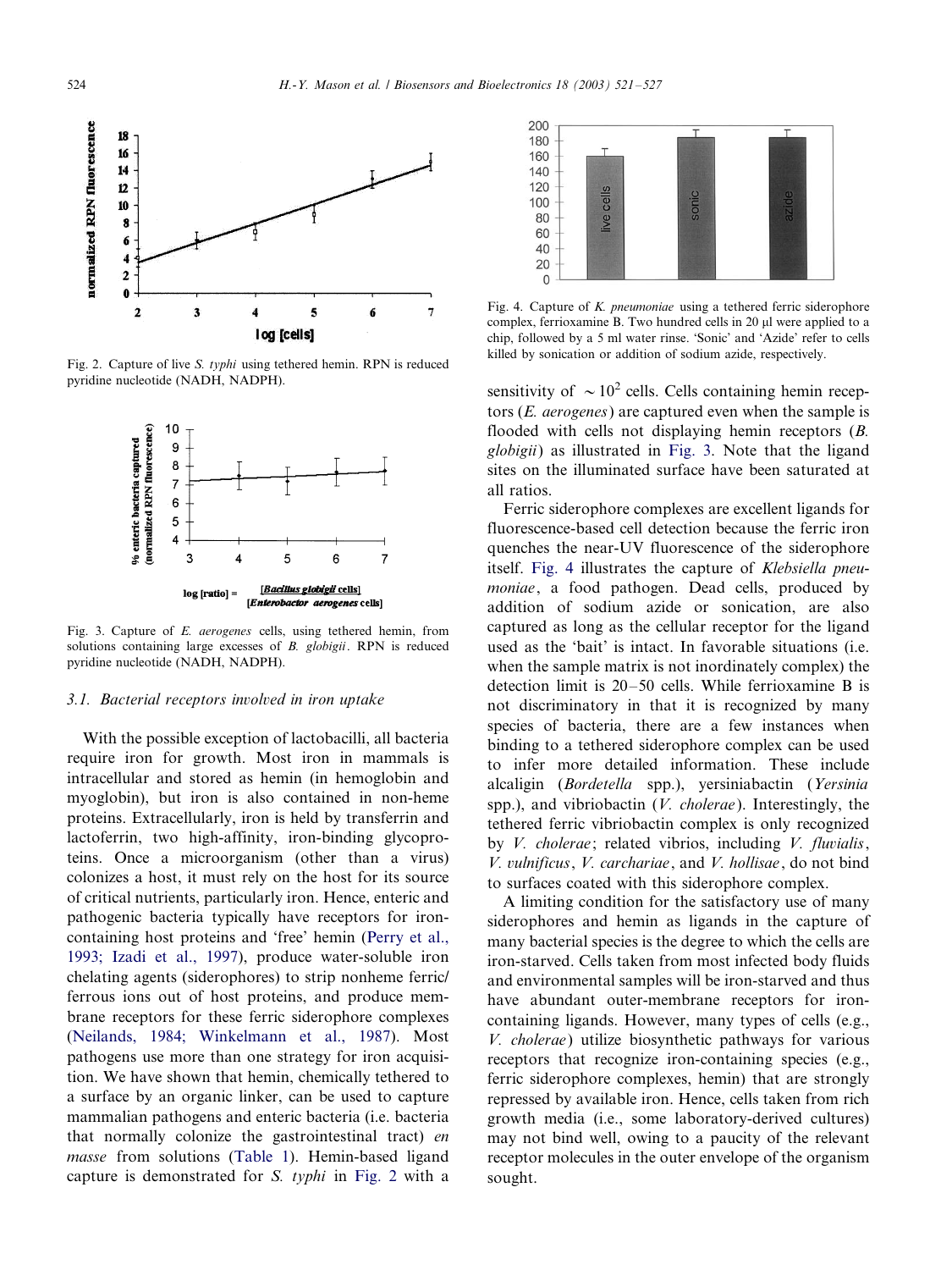### 3.2. Bacterial adhesins

Bacterial adhesion is an important early step in infection [\(Hultgren et al., 1993; Patti and Hook, 1994;](#page-6-0) [Law, 1994](#page-6-0)). The organism must adhere to the host tissue, possibly to provide resistance to mechanical clearance defense systems and to provide easier access to nutrients provided by the host, and multiply to create a colony. Pathogens and enteric bacteria appear to have an abundant repertoire of adhesins, microbial surface proteins that bind to a defined host cell molecule. Most bacterial strains are capable of producing more than one type of adhesin. Typically, these outer envelope proteins recognize carbohydrate components of host glycoconjugates (glycolipids, glycoproteins). In particular, glycospingiolipids [\(Hansson et al., 1985; Karlsson, 1989](#page-5-0)) at the host cell surface have been shown to function as sites for in vitro bacterial cell attachment.

Bacterial cells can also interact with ECM proteins, particularly the plasma glycoprotein fibronectin ([Ya](#page-6-0)[mada, 1991; Westerlund, Korhonen, 1993; Olsen et al.,](#page-6-0) [1993; Doig and Trust, 1993\)](#page-6-0). The repetetive arginineglycine-aspartic acid motif in fibronectin is considered to be crucial in microbial recognition of this protein, as well as other ECM proteins. Other ECM targets for bacteria include laminin, collagens, and vitronectin. Synthetic peptides mimicking motifs recognized by bacterial adhesins are also attractive ligands for applications that do not require species-specific cell capture.

#### 3.3. Other diagnostic proteins

The key issue in developing ligands for cell capture, whether antibodies or small molecules, concerns the target antigen. It normally must be accessible to the immobilized ligand, and ideally should be present on the cell surface in many copies to enable polyvalent binding of a given cell to the coated surface. Some types of ligands, indicated above, can be used to capture microbial cells/proteins en masse, and uses for these include testing potable water supplies and testing for bacterial contamination in the food industry. In other cases, more detailed information is desired, particularly speciation. Detailed searches of the literature (including GenBank) are needed to arrive at good targets for ligand development. A considerable problem, as is the case with antibodies, concerns possible ligand cross-reactivity. This is a key motivation for the development of multiple ligands against a given bacterial species, and including soluble toxins as additional markers.

We have used combinatorial peptide libraries ([Burritt](#page-5-0) [et al., 1996; Yu and Smith, 1996; Barbas et al., 2001\)](#page-5-0) to discover peptides that recognize selected antigens that are good markers for specific microorganisms (bacterial cells, viral particles, microbial toxins). For example, we have developed a 7-mer peptide specific for Protein A of

Table 2

| Peptide sequences useful in recognizing S. <i>aureus</i> proteins |  |
|-------------------------------------------------------------------|--|
|-------------------------------------------------------------------|--|

| Sequence                                                                                                  | Target         | Reference                                                        |
|-----------------------------------------------------------------------------------------------------------|----------------|------------------------------------------------------------------|
| Asp-Arg-Ser-Tyr-Leu-Ser-Phe-lle-<br>His-Leu-Tyr-Pro-Glu-Leu-Ala<br>Trp-His-Lys<br>His-His Lys-His-His-His | TSST-1<br>SEB. | Sato et al., 1996<br>Goldman et al., 2000<br>Protein A This work |
|                                                                                                           |                |                                                                  |

S. aureus which, when tethered to a surface, specifically captures S. aureus. A second peptide, identified by another group ([Sato et al., 1996](#page-6-0)), specifically captures the toxic-shock syndrome toxin-1 produced by S. aureus. A third peptide ([Goldman et al., 2000\)](#page-5-0) recognizes staphylococcal enterotoxin B (SEB). The sequences of these peptides are noted in Table 2. Using the latter two proteins as S. aureus markers requires that the cells in a sample be first broken open.

In order to demonstrate multi-ligand capture of a single bacterial species and thus give more certainty to its identification, we produced a S. aureus 'chip' containing hemin, the siderophore staphyloferrin A [\(Konetschny-Rupp et al., 1990\)](#page-6-0), the anti-Protein A peptide, and the anti-toxic-shock-syndrome toxin-1 (anti-TSST-1) peptide. No cells bind to the sector containing the latter peptide, but TSST-1 does and this toxin contains three tryptophan residues that serve as the basis for fluorescence detection. Tests with a variety of Gram-positive and Gram-negative bacteria, and cells suspended in dirty media (e.g., aqueous air filter extracts, agricultural waste water) show that this technology is capable of distinguishing S. aureus in a variety of conditions. The use of four independent ligands ensures that the degree of statistical certainty is much higher than with only one ligand. It is important to note that after capture, any viable cells can be grown out by simply adding a nutrient medium.

## 4. Conclusions

While the accompanying article focuses on the detection of microbial contamination, this article describes capture technology for the identification of microbial contamination. The capture technology provides a method of concentrating specific microbes, or specific microbial proteins, in a well-defined area on a surface. Identification is based on what sectors of the surface contain bacterial cells or soluble toxins. The fluorescence detector, described in the accompanying paper, monitors the binding of biomaterial in each sector containing a ligand and determines the nature of the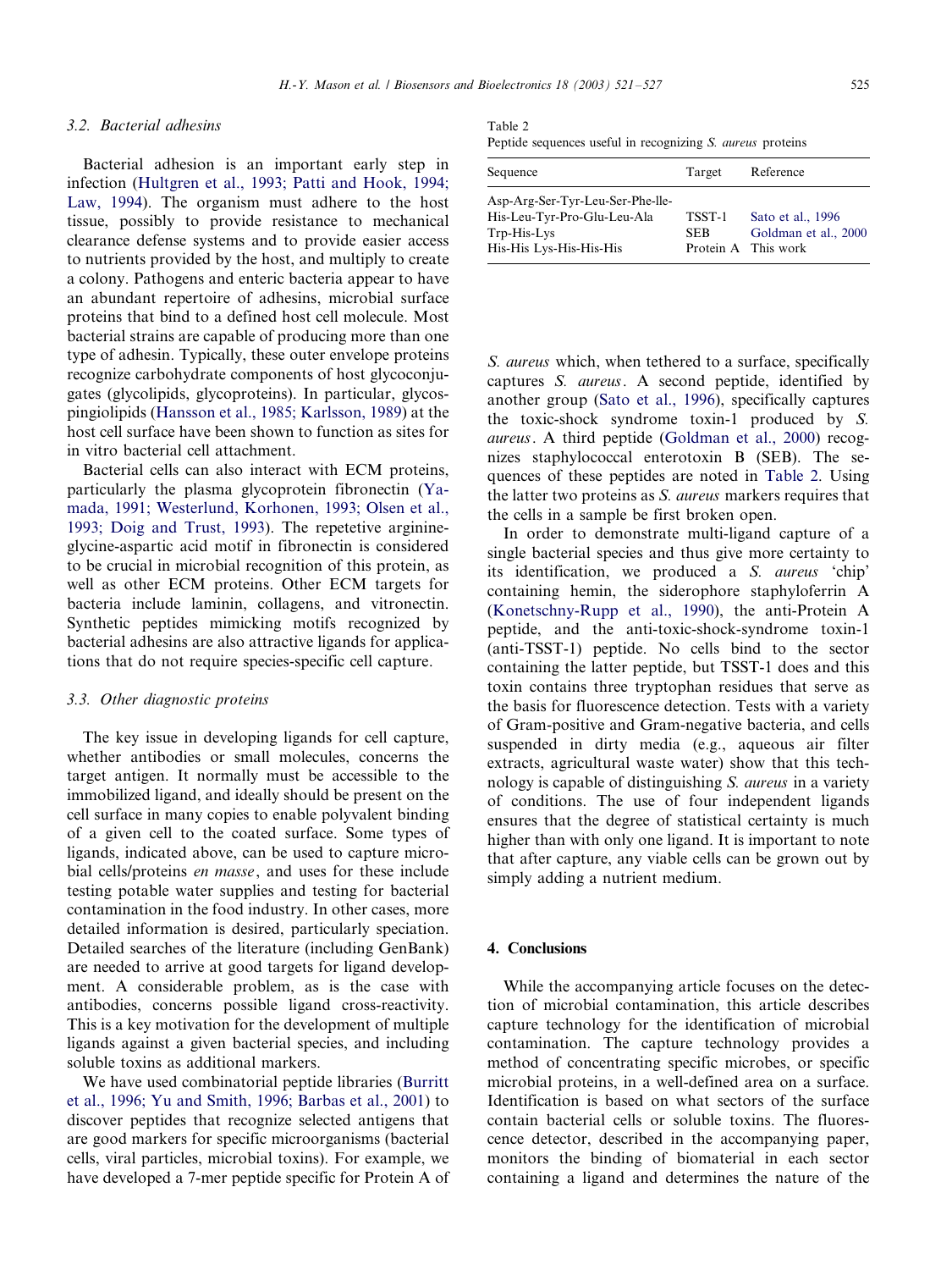<span id="page-5-0"></span>

Fig. 5. Sensor for microbial contamination combining both the capture and detection (see the accompanying article) technology. Ligands are laid down in arrays on a disposable chip. Cell/toxin binding to particular sectors, and the resulting fluorescence pattern, suffices to determine what is captured.

biomaterial (e.g., live bacterial cells, dead cells, sporulated cells, or tryptophan-containing protein molecules). A simplified cartoon of a prototype capture chip and detection system is shown in Fig. 5.

Ideally, the materials used in producing chips should not fluoresce. We have noted, however, that even glasses containing small amounts of fluorescent impurities and peptides containing a single tryptophan pose little problem, provided that the detection algorithm takes these underlying signals into account.

A considerable virtue of small molecules; vis-à-vis antibodies, concerns thermal stability. Chips containing sectors coated with siderophore complexes, small peptides  $( $20$ -mers)$ , and hemin, can be stored dry for periods of at least 6 months without refrigeration. As procedures for the chemical synthesis of oligosaccharides improve, many such oligomers will likely find use as ligands for microbial cell capture as well. Finally, we note that the orientation of small molecules with respect to a surface is more easily controlled than is the case with antibodies.

#### Acknowledgements

This work was funded by DARPA under the Biosurveillance Program (Contract MDA972-97-1-12) and by the Willard L. Eccles Charitable Foundation.

#### **References**

- Barbas, C.F., III, Burton, D.R., Scott, J.K., Silverman, G.J. (Eds.), Phage Display: A Laboratory Manual. CSH Laboratory Press, Cold Spring Harbor, New York 2001.
- Barer, M.R., Harwood, C.R., 1999. Bacterial viability and culturability. Adv. Microb. Physiol.  $41, 93-137$ .
- Burritt, J.B., Bond, C.W., Doss, K.W., Jesaitis, A.J., 1996. Filamentous phage display of oligopeptide libraries. Anal. Biochem. 238,  $1 - 13$
- Colwell, R.D., Grimes, D.J. (Eds.), Nonculturable Microorganisms in the Environment. ASM Press, Washington, DC 2000.
- Dalterio, R., Nelson, W., Britt, D., Sperry, J., Tanguay, J., Suib, S., 1987. The steady-state and decay characteristics of primary fluorescence from live bacteria. Appl. Spectrosc. 41,  $234 - 241$ .
- Doig, P., Trust, T.J., 1993. Methodological approaches to assessing microbial binding to extracellular matrix components. J. Microbiol. Methods  $18, 167-180$ .
- Duysens, L., Amesz, J., 1957. Fluorescence spectrophotometry of reduced phosphopyridine nucleotide in intact cells in the near-ultraviolet and visible regions. Biochim. Biophys. Acta 24,  $19 - 26.$
- Goldman, E.R., Pazirandeh, M.P., Mauro, J.M., King, K.D., Frey, J.C., Anderson, G.P., 2000. Phage-displayed peptides as biosensor reagents. J. Mol. Recognition 13, 382-387.
- Hansson, G.C., Karlsson, K.-A., Larson, G., Stromberg, N., Thurin, J., 1985. Carbohydrate-specific adhesion of bacteria to thin-layer chromatograms: a rationalized approach to the study of host cell glycolipid receptors. Anal. Biochem.  $146$ ,  $158-163$ .
- Henchal, E., Teska, J., Ludwig, G., Shoemaker, D., Ezzell, J., 2001. Current laboratory methods for biolological threat agent identification. Clin. Lab. Med. 21 (3), 661-678.
- Hobson, N., Tothill, I., Turner, A., 1996. Microbial detection. Biosens. Bioelectron. 11, 455-477.